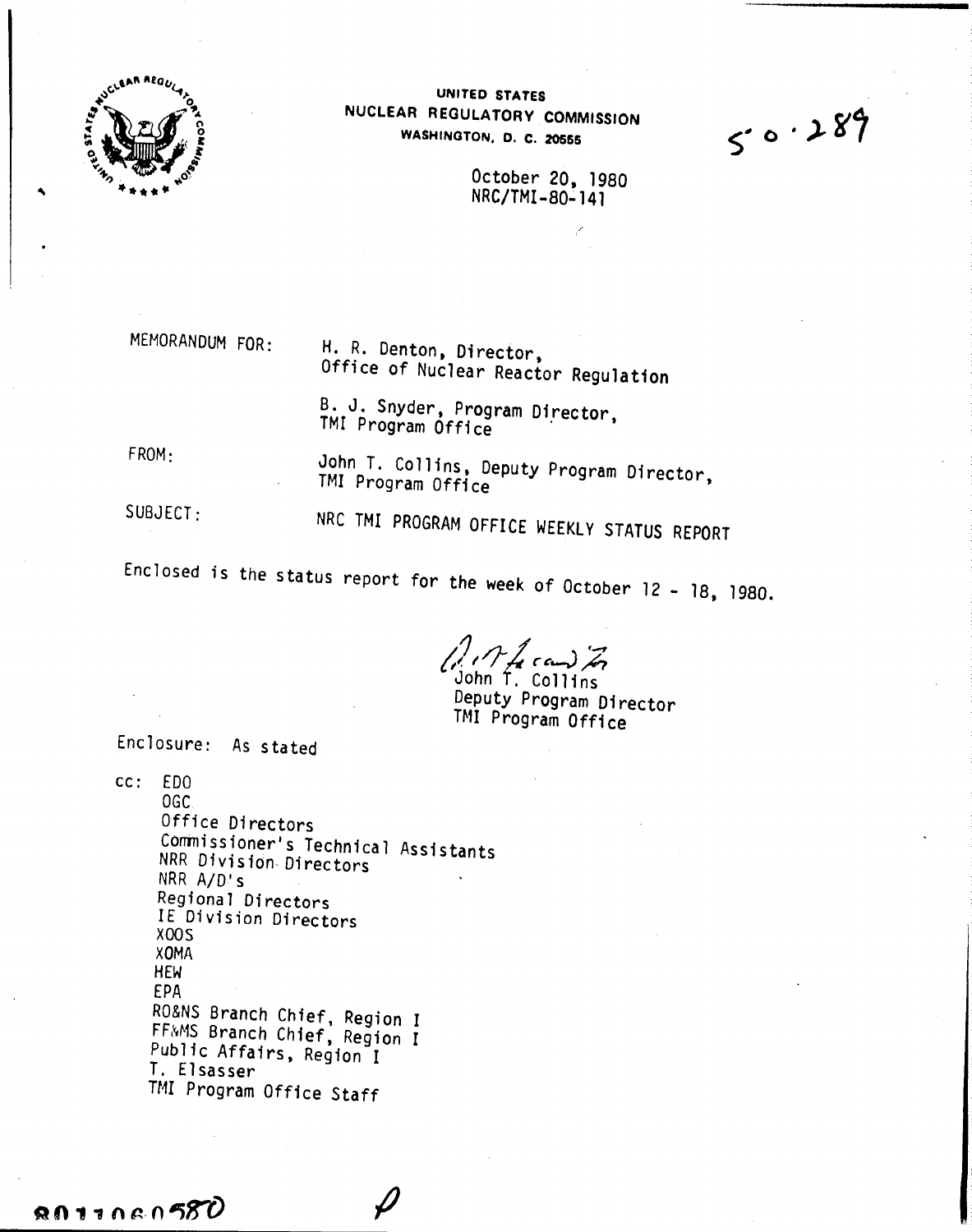## NRC TMI PROGRAM OFFICE WEEKLY STATUS REPORT

Week of October 12 - 18, 1980

## Plant Status

Core Cooling Mode: Cyclic natural circulation in the "A" reactor coolant system (RCS) loop via the "A" once through steam generator (OTSG), steaming to the main condenser, and RCS loop-A and B cyclic natural circulation to reactor building ambient.

Available Core Cooling Modes: OTSG "B" to the main condenser; long-term cooling "B" (OTSG-B); decay heat removal.

RCS Pressure Control Mode: Standby Pressure Control (SPC) System.

Backup Pressure Control Mode: Makeup system in "conjunction with letdown flow (Emergency use only due to suspected leaks in the seal injection system).

Major Parameters (As of 0500, October 17, 1980) (approximate values) Average Incore Thermocouples: 1420F Maximum Incore Thermocouple: 180°F

RCS loop Temperatures:

| Hot Leg      | 135°F          | 139°F |
|--------------|----------------|-------|
| Cold Leg (1) | $78^{\circ}$ F | 95°F  |
| (2)          | $78^{\circ}$ F | 91°F  |

Res Pressure: 95 psig (DVM) 85 psig (Heise)

Pressurizer Temperature: 820F

Reactor Building: Temperature: 75°F<br>Water level: Eleva Elevation 290.5 ft. (8.0 ft. from floor) via penetration 401 manometer<br>-0.1 psig (Heise)  $P$ ressure:  $-0.1$  psig ( $Heise$ ) concentration:  $8.2 \times 10^{-6}$  uCi/cc (Kr-85) (sample taken 10/16/80)

Environmental & Effluent Information

- 1. liquid effluents from TMI-l released to the Susquehanna River, after processing, were within the limits specified in Technical
- 2. No liquid effluents were discharged from TMI-2.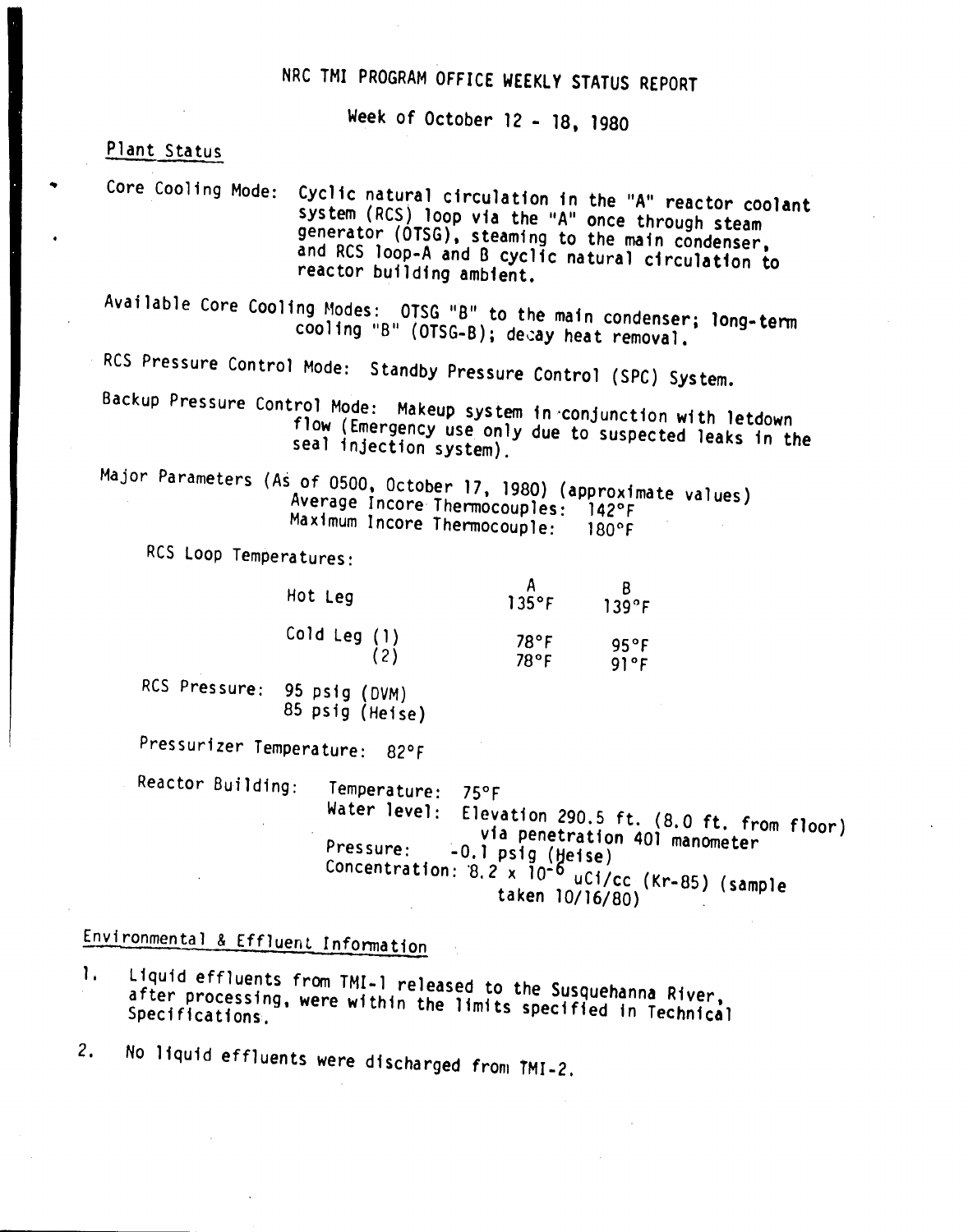- 3. EPA Environmental Data. Results from EPA monitoring of the environment around the TMI site were as follows:
	- The EPA measured Kr-85 concentrations (pCi/m3) at several environmental monitoring stations and reported the following results:

| Location           | October $3 - 10$ ,<br>1980<br>$($ $p$ $C1/m3$ $)$ |  |
|--------------------|---------------------------------------------------|--|
| Bainbridge         | 18                                                |  |
| Goldsboro          | 18                                                |  |
| Observation Center | 26                                                |  |
| Middletown         | 23                                                |  |
| Hill Island        | Monitor Removed                                   |  |

All of the above levels of krypton-8S are considered to be background levels.

- No radiation above normally occurring background levels were  $$ detected in any of the samples collected from the EPA's air and gamma rate networks during the period from October 8 through October 16, 1980.
- 4. NRC Environmental Data. Results from NRC monitoring of the environment around the TMI site were as follows:
	- The following are the NRC air sample analytical results for the onsite continuous air sampler:

| Sample | Period                       | $1 - 131$<br>$(uC1/cc)$ $(uC1/cc)$ | $Cs - 137$ |
|--------|------------------------------|------------------------------------|------------|
| HP-237 | October 8 - October 15, 1980 | $\leq 7.4$ E-14 $\leq 7.4$ E-14    |            |

- 5. Licensee Radioactive Material and Radwaste Shipments. The following
	- On Monday, October 13, 1980, a 40 ml Unit 2 reactor coolant  $\omega$   $\omega$ sample was sent to Babcock and Wilcox (B&W) Lynchburg, Virginia.
	- On Tuesday, October 14, 1990, 98 drums of compacted and  $- -$ 6 boxes of non-compacted Unit 2 LSA waste were shipped to Nuclear Engineering Company (NECO) Rich)and, Washington.
	- On Wednesday, October 15, 1980, 52 drums of compacted and  $-$ 12 boxes of non-compacted Unit 2 lSA waste were shipped to NECO, Richland, Washington.
	- On Thursday, OctOber 16, 1980, 12 boxes of non-compacted  $\sim$   $\sim$ Unit 2 LSA waste were shipped to NECO, Richland, Washington.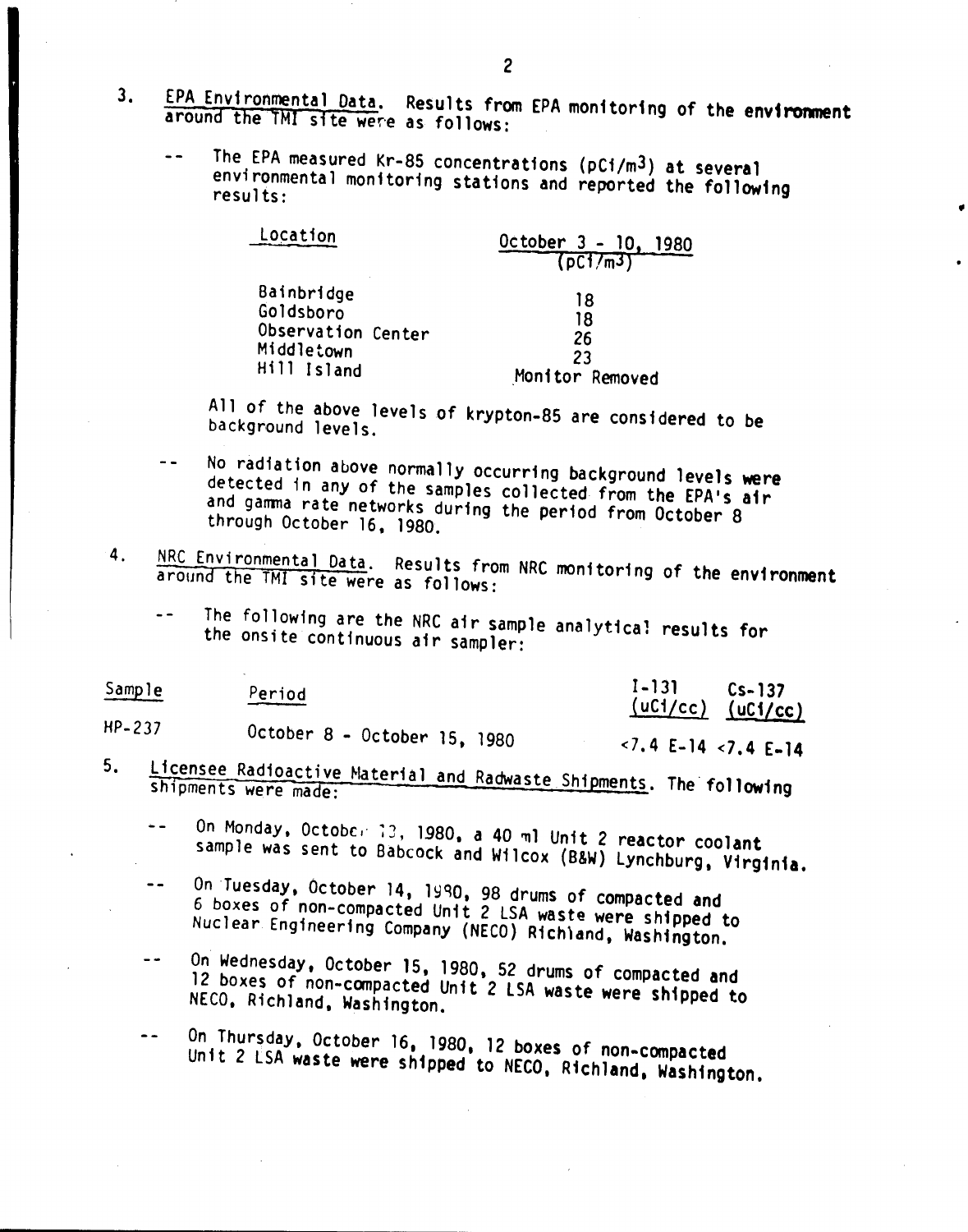- On Friday, October 17, 1980, 10 boxes of Unit 2 non-compacted LSA waste were shipped to NECO, Richland, lIashington.
- On Friday, October 17, 1980, three Unit 1 samples were sent to Teledyne Isotopes, Westwood, New Jersey. The samples included a 1000 ml waste evaporator condensate storage tank (WECST) montly composite, a 1000 ml WECST "B" sample, and a 200 ml Decay Heat System "A" sample.

## Major Activities

- 1. Mini Decay Heat (MDH) System. The MDH system remains in an operational status pending final verification of the inline filter changeout methodology and issuance of technical specifications.
- 2. Reactor Building Entry and Purge. The third entry into the Unit 2 reactor building was completed at 11:54 a.m. on Thursday, October 16, 1980. The entry team of three health physics technicians and two maintenance men remained in the reactor building for up to 87 minutes. The maximum exposure, based on dosimeter readings, was less than 500 mr.

A preamplifier for an inoperable neutron SOurce range monitor was removed and the two associated neutron sensors were jumpered to wires which terminate outside of the reactor building. The preamplifier will be inspected and repaired if necessary. The two neutron sensors will be tested from outside of the reactor building. Tentative tasks for the next entry, which is scheduled in November, will include reassembly of the preamplifier and the neutron sensor

The maintenance personnel also reset tripped differential pressure interlocks on the equipment hatch personnel airlock. The interlocks tripped and failed to reset when the differential pressure on either' side of the airlock doors exceeded approximately 0.5 psid.

An inoperable noise monitor preamplifier was removed for offsite analysis. Photographs, swipes and area radiation surveys were also made during the entry. The duration of the entry was extended past the scheduled 60 minutes to complete the assigned tasks which required more time than anticipated. The entry team was not exhausted physically and did not exceed the precalculated dose of 500 mr. The entry te3m's physical cOmfort was improved by a decrease in protective clothing requirements and by cooler temperatures in the reactor building.

3. Reactor Heat Removal to Ambient Test. As described in last week's report, the licensee proposed to discontinue steaming the "A" Once Through Steam Generator (OTSG) and allow reactor decay heat to be removed by heat transfer to reactor building environment (ambient). The proposal was finalized in a test procedure which was reviewed by the onsite' NRC staff. The procedure was sent back to the licensee for resolution of comments. No start date for this test was finalized.